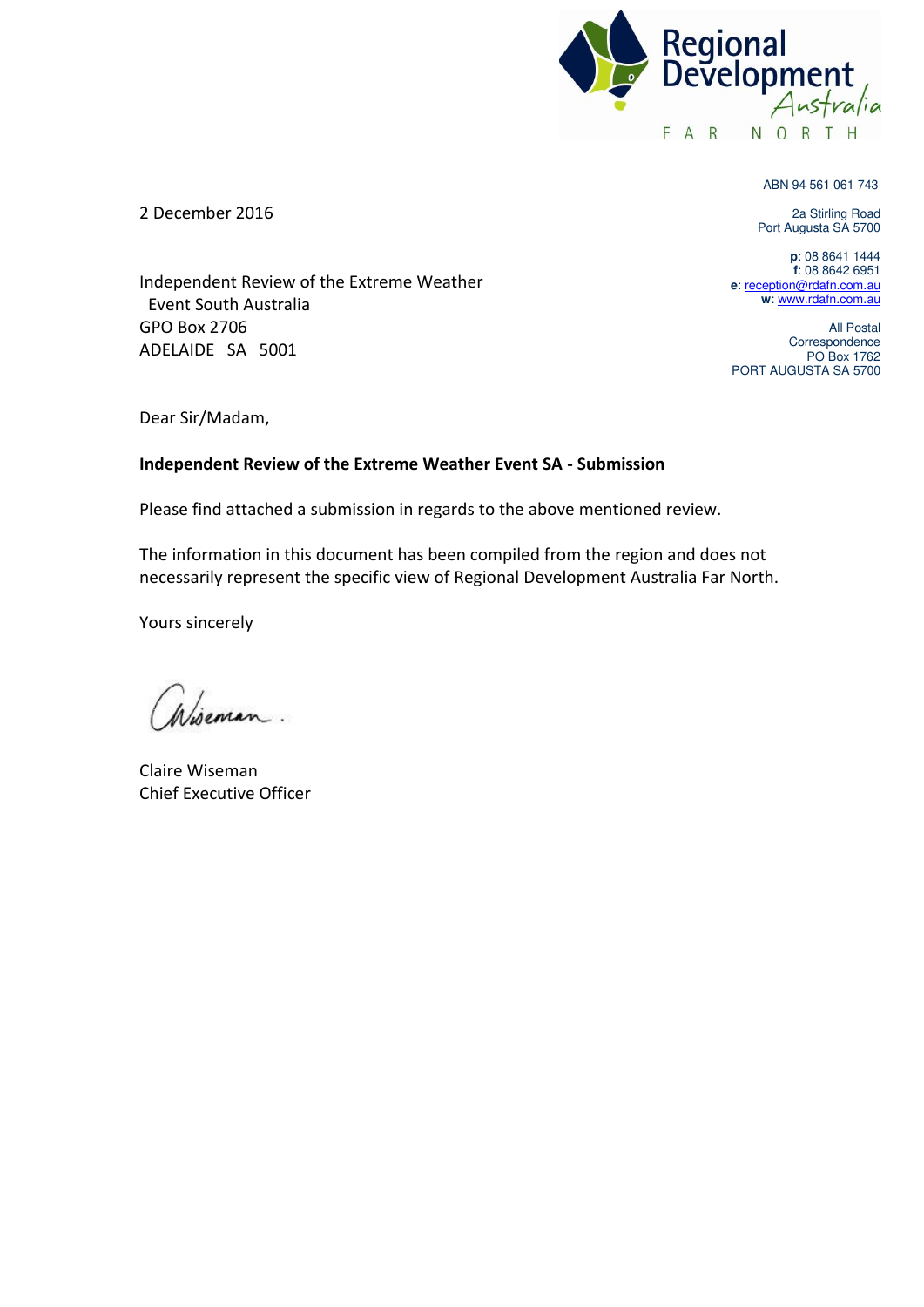#### **SUBMISSION FOR INDEPENDENT REVIEW OF EXTREME WEATHER EVENTS SA REGIONAL DEVELOPMENT AUSTRALIA FAR NORTH**

The Far North region of South Australia as per the Regional Development Australia boundaries, covers approximately 80% of South Australia with a land mass of around 800,000sq with a population \*28,212 and incorporates the Anangu Pitjantjatjara Yankunytjatjara Lands. The region takes in the iconic Flinders Ranges and Outback region, popular and well visited tourism destinations in the State. The Flinders Ranges is also now recognised as a National Landscape.

The main townships in the region include (but are not limited to) Port Augusta, Quorn, Hawker, Leigh Creek, Copley, Lyndhurst, Marree, Innamincka, William Creek, Oodnadatta, Marla, Mintabie, Coober Pedy, Glendambo, Pimba, Woomera and Roxby Downs. Some of these remote townships are between 800 - 1,000 kilometres from Port Augusta.

The Far North region of South Australia experienced the severe weather event which first occurred on the 28 September 2016, when power outages in parts of Port Augusta occurred from 12pm onwards. Like many other parts of the State, the Far North region experienced severe thunderstorms, strong winds and flash flooding.

To gauge the impact across the region, Regional Development Australia Far North undertook a survey of businesses and asked the following questions:

- What township is your business located in?
- What is your main business activity?
- How long was your business unable to operate as a result of the blackout?
- Do you own/maintain a back-up power supply in the form of generators or other to minimize impacts to your business in the event of regular power outages?
- Please provide an estimate of your stock losses due to the power outage (including dumping/disposal expenses)
- Please provide an estimate of other losses due to the power outage (including trading and production, wages paid with no productivity and other losses)
- Please provide an estimate of you total expenses due to the power outage (including expenses relating to transport, generator and other expenses including those outlined above)
- What percentage of your total losses/costs associate with the power outage do you estimate might be/are covered by insurance?
- Was there any form of emergency or Government assistance provided to your business during or following the blackout?
- Please comment on any other impacts to your business related to the power blackout e.g. loss of water supply, Eftpos, other associated costs/losses and future or re-start costs
- The extreme weather event also involved destructive winds and extreme flooding. Did your business sustain any physical damage from these winds or flooding, e.g. roof, falling trees, flooding internally or externally etc (if you are a Local Government body, please include damage to community infrastructure and assets)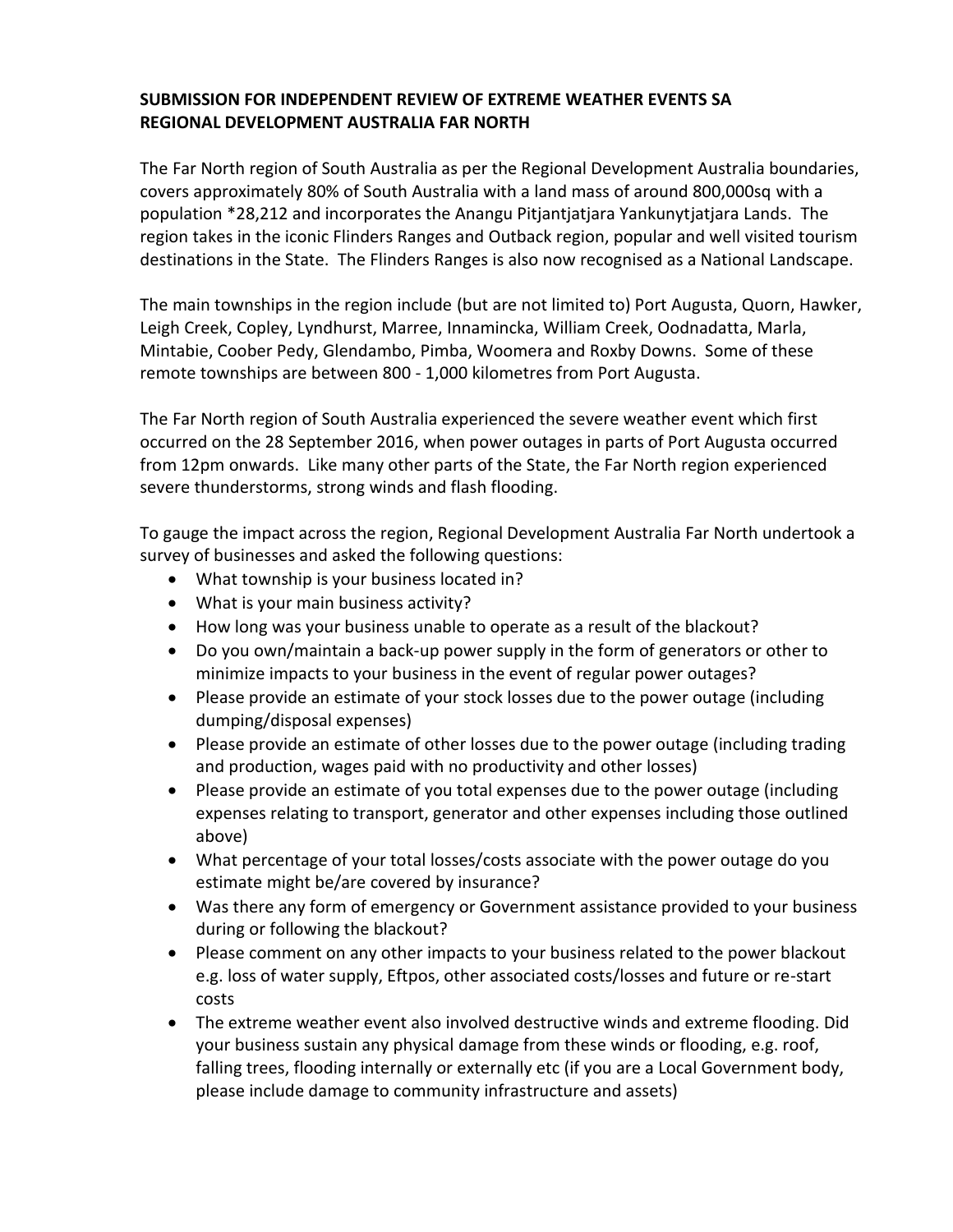- If you answered yes to the above question, please specify what damage was cause (if you are a Local Government body, please include damage to community infrastructure and assets)
- In reference to the above question, what is the estimate value of damage caused directly to your business?
- What percentage of your total losses/costs associated with the infrastructure damage do you estimate might be/are covered by insurance?
- Telecommunications were also affected by the power outage, therefore did you experience any outage to your mobile phone service and if so how long?
- Who is your mobile service provider?
- Did you experience any outage to your landline telephone service?
- Did you have access to or receive any emergency warnings or alerts before, during and after the extreme weather event?
- If you answered yes to the above question, please specify how these messages were accessed/received
- In reference to these emergency warnings, please indicate the below that apply (They were helpful, they were received prior to the event, they were received too late, they contained enough information to allow me to decide and act, they didn't contain enough information to allow me to decide and act, other)

### **Survey Results – General Overview**

We had 87 respondents to the survey with the following general breakdown:



### **Township location:**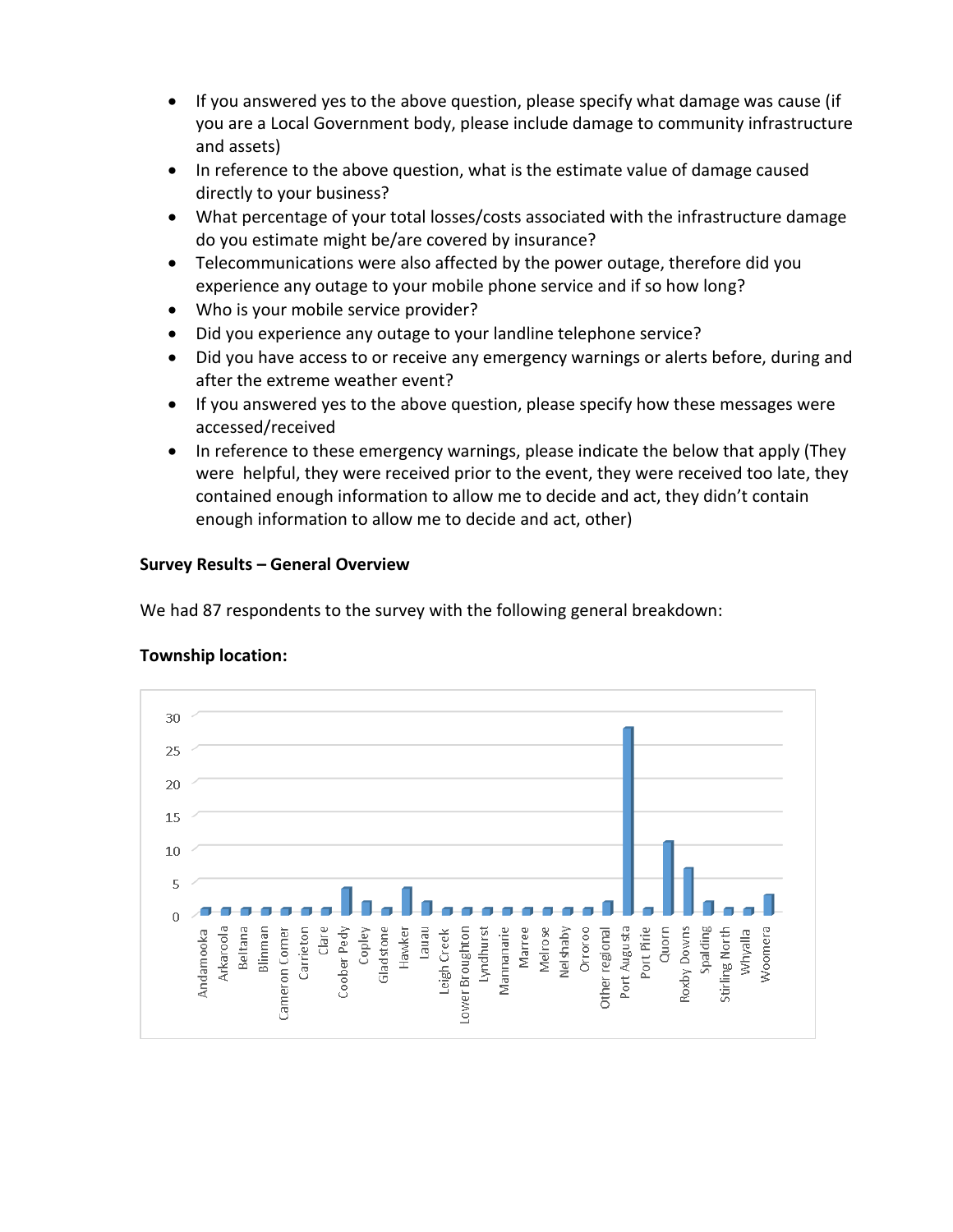#### **Main Business Activity:**



**How many hours did you experience a power blackout for?** 



54.79% of respondents experienced the power blackout for 12-24 hours with 17.82% experiencing it for 48-60 hours and 12.33% experiencing it for 24–36 hours. It is worth noting that 2.74% experienced it for more than 60-72 hours. A few respondents experienced a blackout in excess of 72 hours e.g. 80 hours (1 respondent), 96 hours (2 respondents) and 108 hours (2 respondents).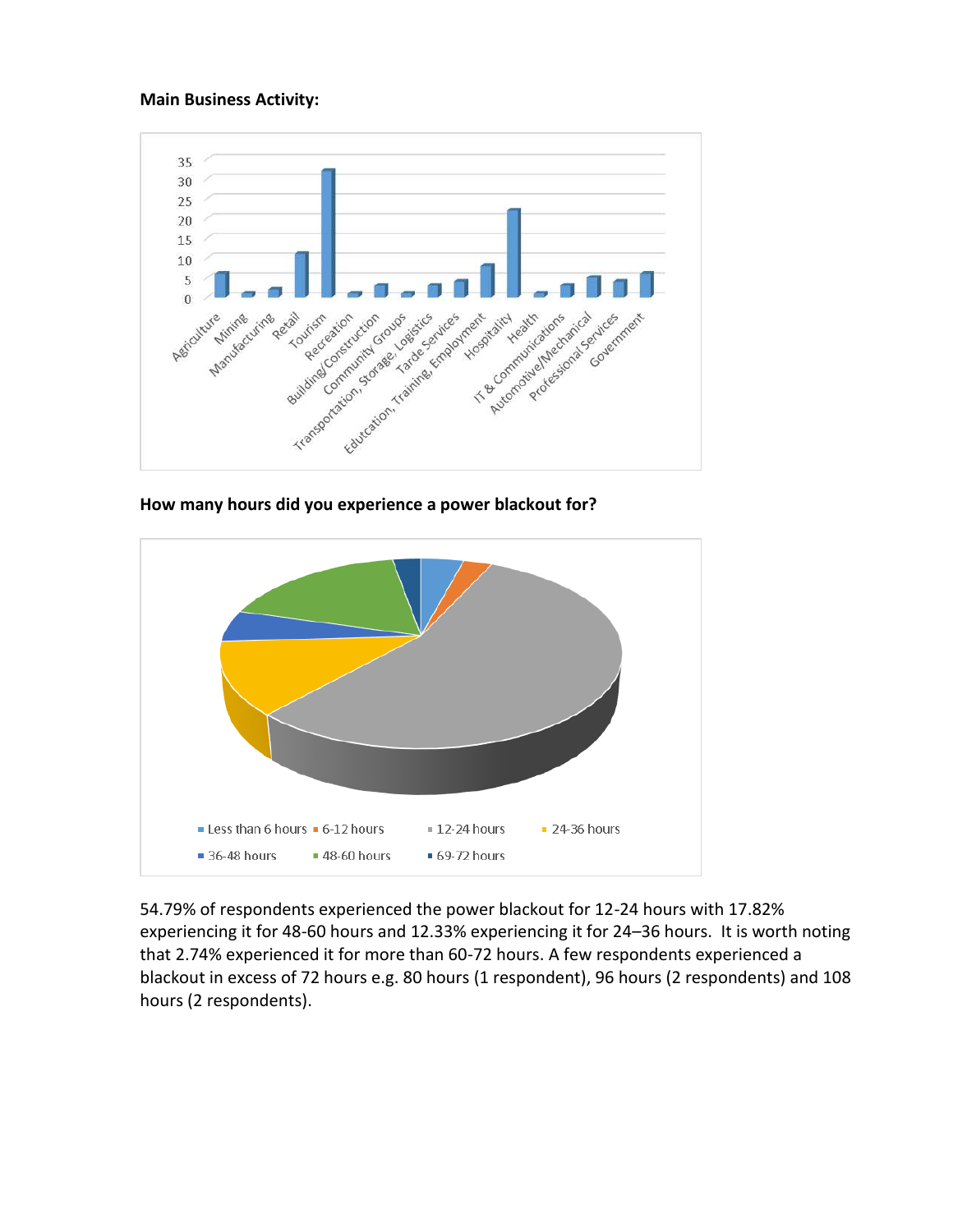

**How long was your business unable to operate as a result of the blackout?**

32.53% of respondents were unable to operate their business for 12-24 hours, with 18.07% experiencing no interruption and 16.87% unable to operate their business for 24-48 hours. 2.41% indicated they were unable to operate their business for more than 72 hours. Of those who were more than 72 hours, times indicated were 96 hours and 144 hours.

The information that we have gathered across our vast region assists us in answering the relevant points of review, as follows:

- 1. The impact of state-wide power outage, including on:
	- 1.5 Telstra and other networks
	- 1.6 community preparedness and response
	- 1.7 business continuity planning
	- 1.8 access to food, water, case, fuel and other essentials
- 2. The impact of various aspects of weather including:
	- 2.2 damage from destructive winds
	- 2.3 damage to homes, businesses, primary industries, community assets and infrastructure
- 3. The adequacy, appropriateness, effectiveness and timeliness of response, incident management and emergency management activities including:
	- 3.1. The preparedness of control and supporting agencies, functional services, local councils and communities
	- 3.2. Public information including:
		- Alerts and warnings
		- Traditional, digital and social media and press conferences
		- Community liaison and information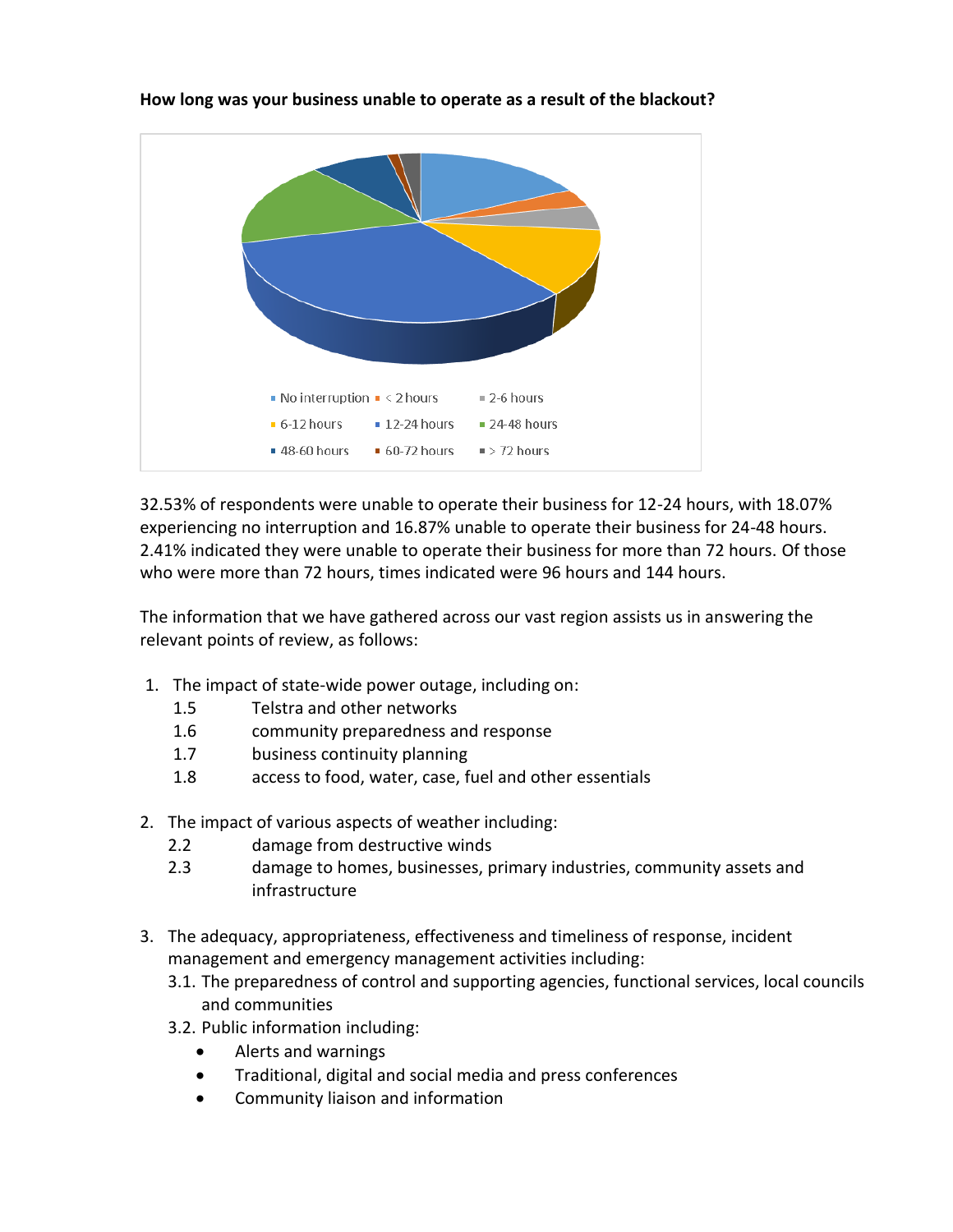Continuity of public information through prevention, preparedness, response and recovery phases

## **Responses to above relevant review points:**

## **1.5 Telstra and other networks**

When asked if respondents experienced any outage of their mobile phone service and for how long, 84 indicated that they did experience outages with 28.57% experiencing outages for 12-24 hours, 21.43% experiencing outages for <12 hours, 17.86% experienced no outage and 16.67% experienced outages between 24-36 hours. 9.52% of respondents experienced outage of their mobile service for more than 72 hours.

Of these responses 91.36% use Telstra as their service provider and 3.70% use Optus with 4.94% using other providers. It is important to note that many townships within the outback area do not have access to mobile phone service, however, those that do only have access via Telstra with Optus only starting to be available in some of the township in recent years. Some of the other providers that respondents use are Vodaphone (2 respondents), Aldi Mobile (1 respondent), Virgin (1 respondent) and internet (1 respondent).

44.19% of respondents also experienced outage of their landline telephone services from 12-24 hours with 13.95% experiencing it for 24-36 hours and 17.44% experienced no outage. It is also noted that 8.14% experienced landline telephone service outage for more than 72 hours.

These results show that communications were adversely affected by the storm and with no mobile phone service or landline quite a few businesses, and communities, were left without communication methods. If you add the power outage to the mix, they were all quite vulnerable. For the landline service, it is also worth noting that the outage of this also prevents access to the NBN (where this service is available).

- **1.6 community preparedness and response**
- **1.7 business continuity planning**
- **1.8 access to food, water, cash, fuel and other essentials**

When asked how long was their business unable to operate as a result of the power blackout, of the 87 respondents 32.53% of respondents were unable to operate their business for 12-24 hours, with 18.07% experiencing no interruption and 16.87% unable to operate their business for 24-48 hours.

When asked what these impacts to the business related to the power blackout were, communications including EFTPOS, internet, phone, banking were the biggest impact with 42 respondents stating this. When expanding on these interruptions comments were received around schools not being able to contact parents or students to inform them the school was closed via traditional methods such as email and SMS, loss of guests due to not being able to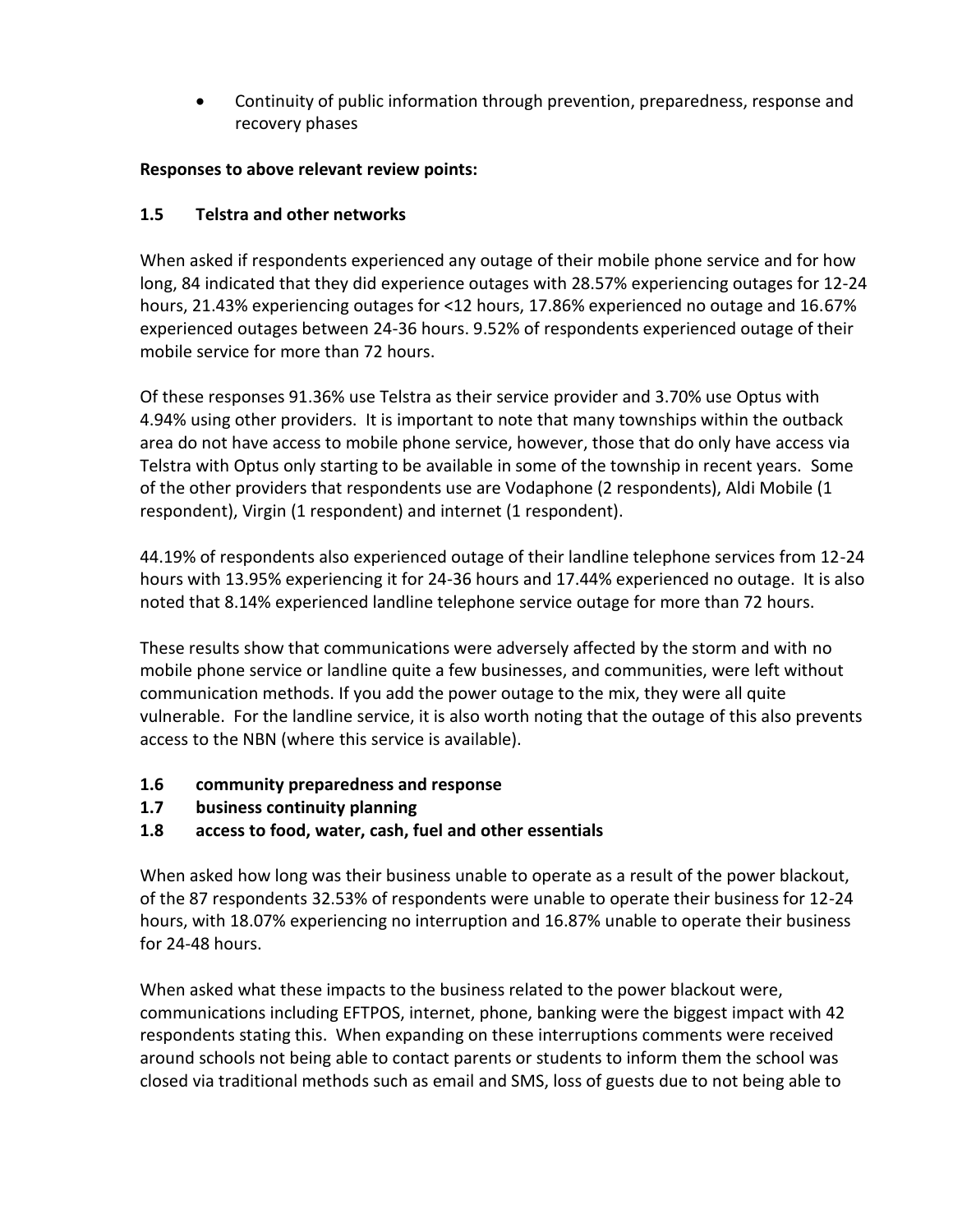contact them to say the business was still open etc and some resulted in total closure (9 respondents).

Other responses included loss of trade and staff (9 respondents) resulting in \$ losses, loss of water supply (4 respondents) in a lot of townships in our region access to water is maintained via pressure pumps and with no power these were inoperable, loss of food (3 respondents), no access to hot water (3 respondents), and loss of laundry facilties and no meals being able to be prepared (1 respondent each).

We asked respondents if they owned/maintained a back up power supply in the form of a generator or other to minimise impacts in events such as this. 74/12% respondents did not have back up of any kind, with 25.88% having back up such as generators.

Of those that did have back up generators we enquired as to the cost of these facilities, with the following responses received:

- $\bullet$  \$1,000 per annum
- Cost of plant \$14,000 initially plus \$500/year
- Initial outlay of \$15,000 with ongoing costs of \$200/year for fuel and servicing of equipment
- Initial outlay of \$200,000 with ongoing costs of \$10,000 per year
- Have six small generators but looking at purchasing a large one and spend \$20-\$30k to back all the business up
- $•$  \$50/month
- $\bullet$  \$250,000 per quarter
- $\bullet$  \$20/month

Note that the outlay and ongoing costs are dependant on size of business and how essential the maintenance of services is.

Some respondents also mentioned they they have purchased generators since the event occurred to now be prepared for future events and a couple only have generators that provide essential services such as keeping computers and fridges and/or freezers running e.g the bare essentials.

When considering business continuity it is also important to consider the costs involved in the lossess businesses experienced due to the extreme weather event, which will impact on their future requirements for preparedness.

When asked to provide an estimate of stock losses due to the outage, 58.14% said they had no loss (this could be reflected in the industry that they work in e.g. no perishable stock to lose or also in their preparedness for events and having back up generators already in place), 33.72% said their stock losses were \$1,000-\$2,500 and 1.16% reported above \$25,000 with that loss confirmed at \$82,000.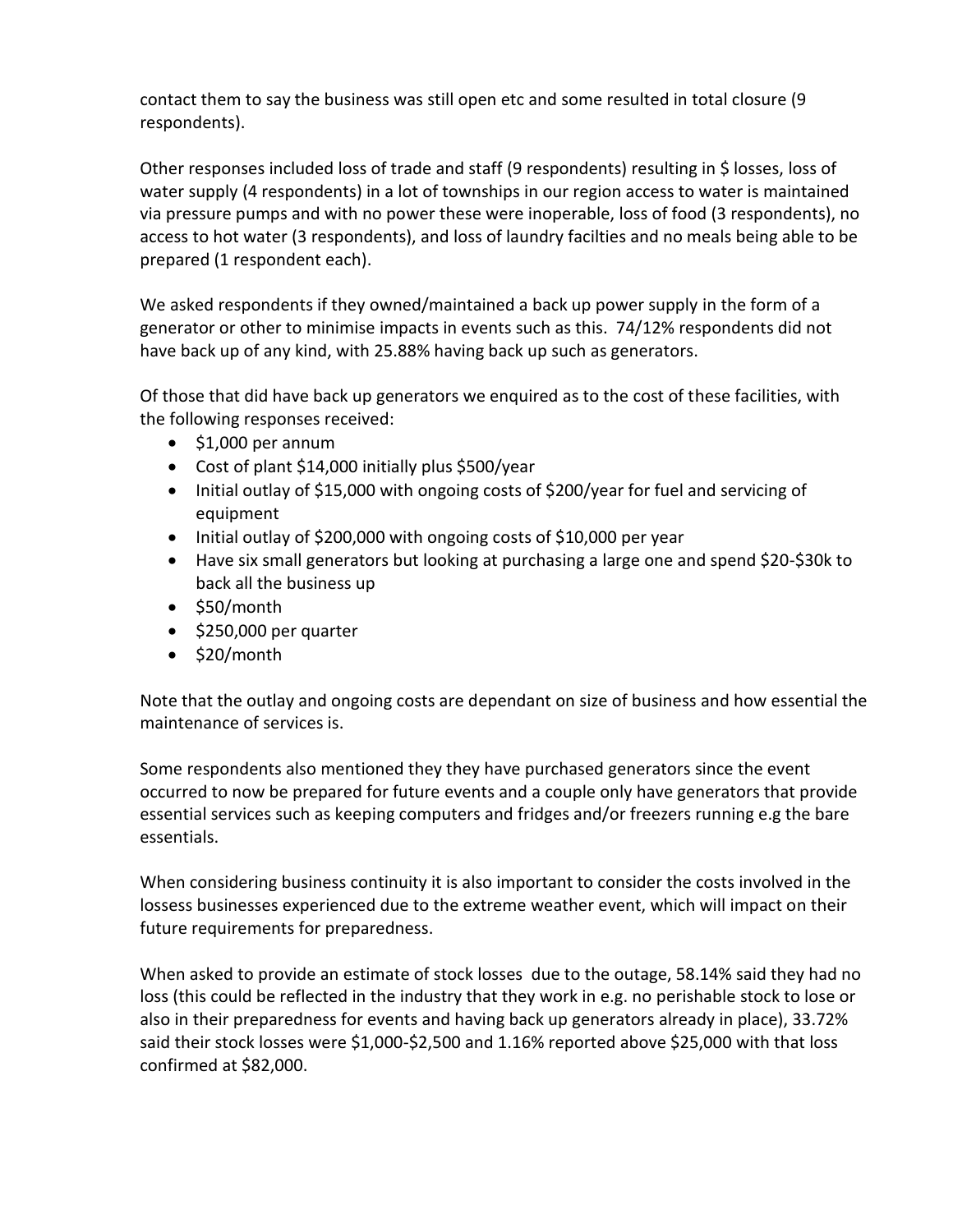We also asked respondents to provide an estimate of other losses including trade, production, wages etc. 42.17% reported losses of between \$1,000-\$2,500 and 19.20% reported no loss or between \$2,500-\$5,000. One business reported a loss of \$30,000.

The high rate of respondents (81%) that indicated that their losses weren't covered by insurance can be attributed to the high percentage that indicated they suffered no losses. 4.82% indicated that they are uninsured.

Respondents were also asked to provide an estimate of their total expenses due to the power outage (including expenses relating to transport, generator and other). 46.99% indicated that their expenses were at the low end of \$1,000-\$2,500, 20.48% indicated there were no expenses whilst 9.64% indicated their expenses were between \$2,500-\$5,000. 1.2% indicated their total expenses to be between \$20,000-\$25,000.

# **2.2 damage from destructive winds**

# **2.3 damage to homes, businesses, primary industries, community assets and infrastructure**

In regards to businesses suffering damage from the destructive winds and flooding, 31.4% indicated they did suffer damage with that damage being falling/dangerous tree removal (14 respondents), flooding/leaking roofs/roads cut due to flooding (9 respondents), infrastructure damage including building, structural and fences (9 respondents), telephone wires down (1 respondent) and damage to parks and reserves due to heavy rain (1 respondent).

The estimate value of this damage was indicated by 50% of respondents stating there were no costs, 28.33% indicating costs between \$1,000-\$2,500 and 10% indicating costs between \$2,500-\$5,000. Four respondents estimated damage between \$7,500-\$10,000 and one reported a damage bill of \$18,000.

Once again the percentage of respondents that indicated their losses werent covered by insurance (82.26%) can be attributed to those that reported no loss values, however, 8.06% indicated they were uninsured. A further 6.36% indicated up to 75% of their costs were covered by insurance with 1.61% indicating they were 100% covered.

- **3.1 The preparedness of control and supporting agencies, functional services, local councils and communities**
- **3.2 Public information including:** 
	- **Alerts and warnings**
	- **Traditional, digital and social media and press conferences**
	- **Community liaison and information**
	- **Continuity of public information through prevention, preparedness, response and recovery phases**

95.29% of respondents indicated that there was no form of emergency or Government assistance provided to their business during the blackout. This does not cover whether they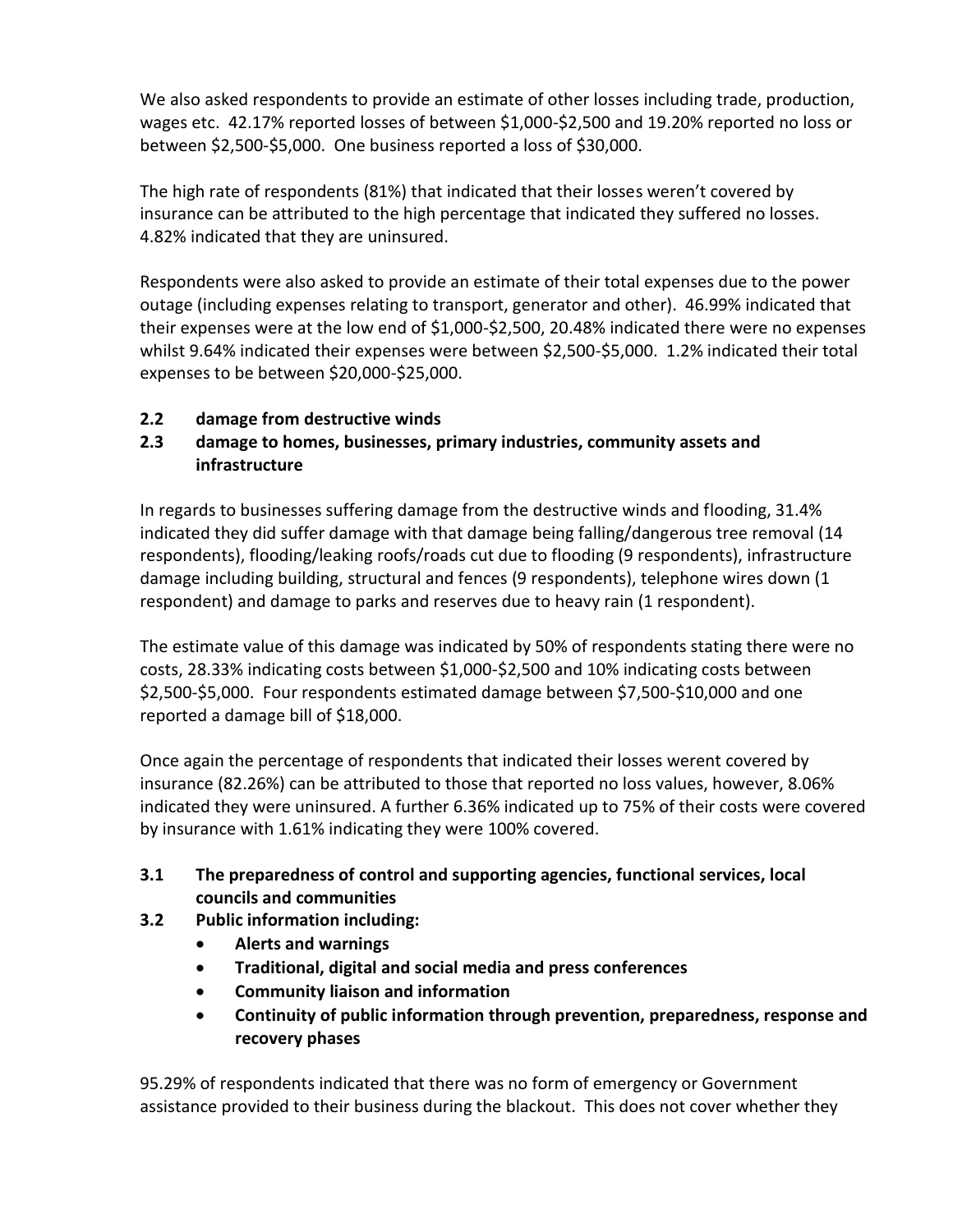actively sought assistance. However, of the 4.71% that indicated they were provided assistance, services they utilised were Emergency Relief Grant (Housing SA), on-loan generator and SES for removal of a fallen dangerous tree.

When asked if respondents had access to or received any emergency warnings or alerts before, during and after the extreme weather event 57.65% responded yes, they did. When asked how these messages were accessed/received respondents indicated that 36.75% were from Radio alerts, 16.33% from Facebook, 10.2% direct local local SES/CFS, 8.16% from Television, 6.12% from SMS and 22.45% indicated other. These 'other' were made up of Internet (9 respondents), family and neighbours (1 respondent) and local police (1 respondent). The internet responses included Bureau of Meteorology website, News Corporation and Email.

When given a series of options as to the helpfulness etc of these messages 42.86% said they were helpful, 25% said they were received prior to the event, 12.5% said they were received too late, 28.57% said they contained enough information to allow me to decide and act, 14.29% said they didn't contain enough information to allow me to decide and act. 12.5% indicated 'other', which was made up of responses such as couldn't predict power outage when this was the biggest disruption, they were irrelevant, initial warning didn't indicate impact to our area or level of danger, not a usual event so couldn't predict, South Australian Power Network information was not correct, doubled up or was not up to date and the information was less than useless.

### **Summary**

Like other parts of South Australia, the Far North region was also impacted heavily by the extreme weather event, of which this data shows.

To summarise:

- Some regional businesses experienced a blackout for up to 108 hours (4.5 days) with others reporting 80–96 hours, at the high end. Most businesses experienced the blackout for 12-24 hours.
- One regional business was unable to operate their business for a total of 144 hours (6 days) with others reporting 72-96 hours. Most businesses were unable to operate for 12-24 hours.
- The overall costs of these businesses not being able to operate is:
	- $\circ$  Stock losses lower end = \$54,000, higher end = \$194,500
	- $\circ$  Other losses lower end = \$222,500, higher end = \$367,500
	- $\circ$  Expenses lower end = \$244,000, higher end = \$415,000
	- $\circ$  Damage from winds and flooding lower end = \$92,000, higher end = \$155,000
	- o **TOTAL \$612,500 \$1,132,000**
- The outage of the mobile telephone service also had an impact with the majority of businesses experiencing outages for 12-24 hours, however 9.52% experienced outages for more than 72 hours.